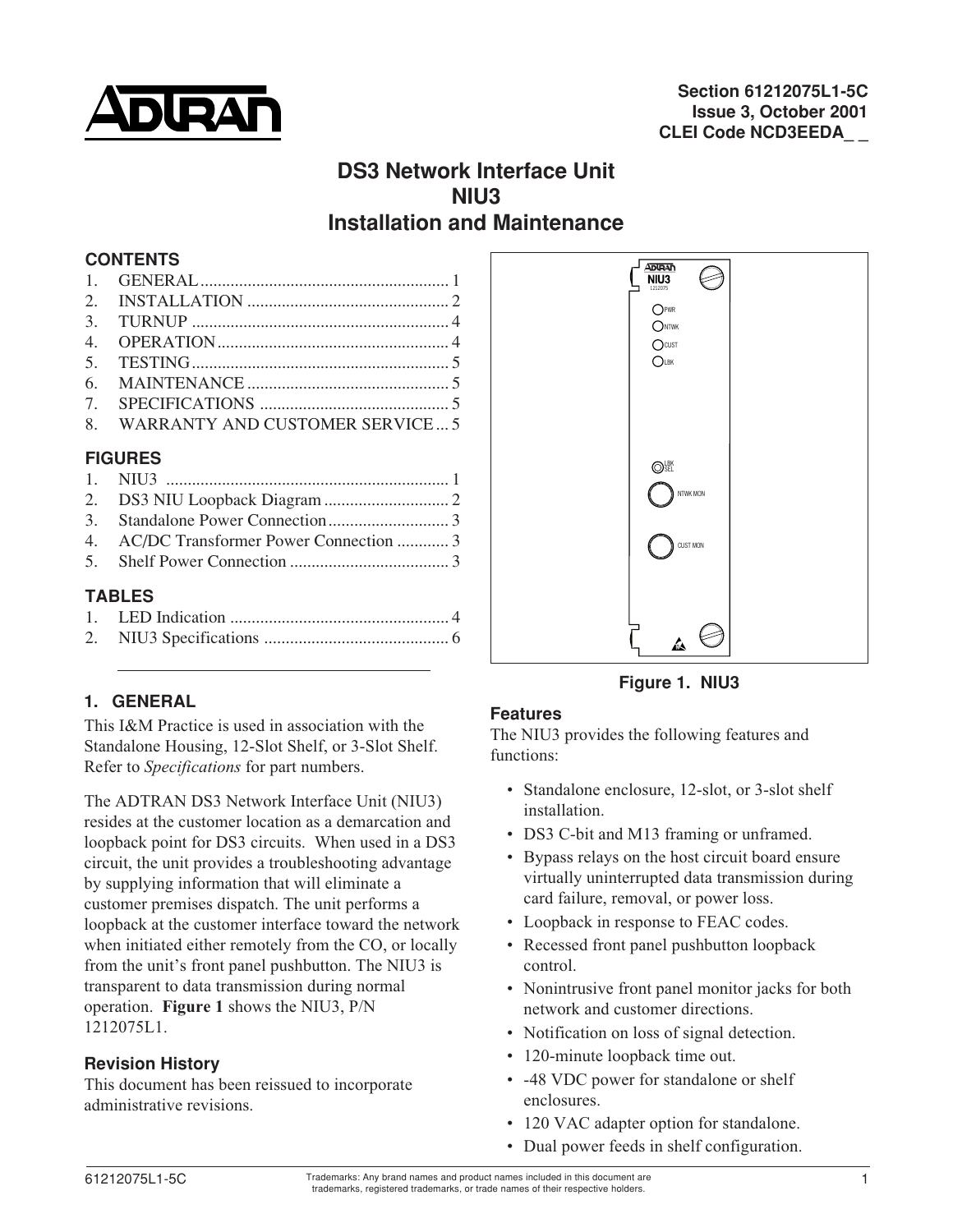## **Description**

The NIU3 resides at the remote location next to customer premises equipment and is housed in either a standalone or shelf enclosure.

The NIU3 is designed to loopback test data originating at the CO and responds to commands inserted into the data stream by a test head or portable test set. The loopback can isolate problems located on the customer side of the demarcation point, thus eliminating the need for an immediate trouble-call dispatch. The NIU3 is transparent to data transmission during normal operation. If the NIU3 fails or is removed from its host circuit board, bypass relays on the host ensure circuit continuity to maintain data flow between the network and the customer. A front panel LED on the NIU3 provides notification of failure. See **Figure 2** for a circuit diagram of the NIU3 in a DS3 network delivered via SONET.

## **2. INSTALLATION**



After unpacking the unit inspect it for damage. If damage is noted, file a claim with the carrier, then contact ADTRAN. See *Warranty and Customer Service*.

This product is intended for use in a restricted access area in a Type "B" or "E" enclosure only.

#### **Location**

In either housing configuration, the NIU3 installs at any location convenient to the customer. The NIU3 can pass both network and customer signals up to 900 feet. However, if either distance exceeds 450 feet, the respective front panel monitoring signal begins to degrade. Also, during NIU3 bypass operations, if total transmission distance exceeds 900 feet, signal quality may degrade. See Figure 2 for maximum recommended transmission distances.

The NIU3 inserts into the host circuit board of either the standalone housing or the shelf. The unit is secured with the two front panel thumbscrews.

#### **Jack Connections**

Both housings have four rear panel BNC connectors for each NIU3: two (IN/OUT) for customer receive/ transmit, and two (IN/OUT) for network receive/ transmit. Two additional jacks on the NIU3 front panel provide a nonintrusive network and customer monitoring point. The standalone housing or shelf security panel must be opened to access the monitoring jacks.

#### **Standalone Power**

The NIU3 operates on local -48 VDC. The standalone housing has a power wire portal on the rear panel for termination on the host circuit board at TB1, which has terminals for  $48V(-)$ ,  $48V(+)/GND$ , and Frame Ground (see **Figure 3**).

#### **Standalone Power Option**

An optional standalone unit power source is from a standard 120 VAC wall outlet via a separately purchased transformer with 48 VDC  $\omega$  200 mA output.



**Figure 2. DS3 NIU Loopback Diagram**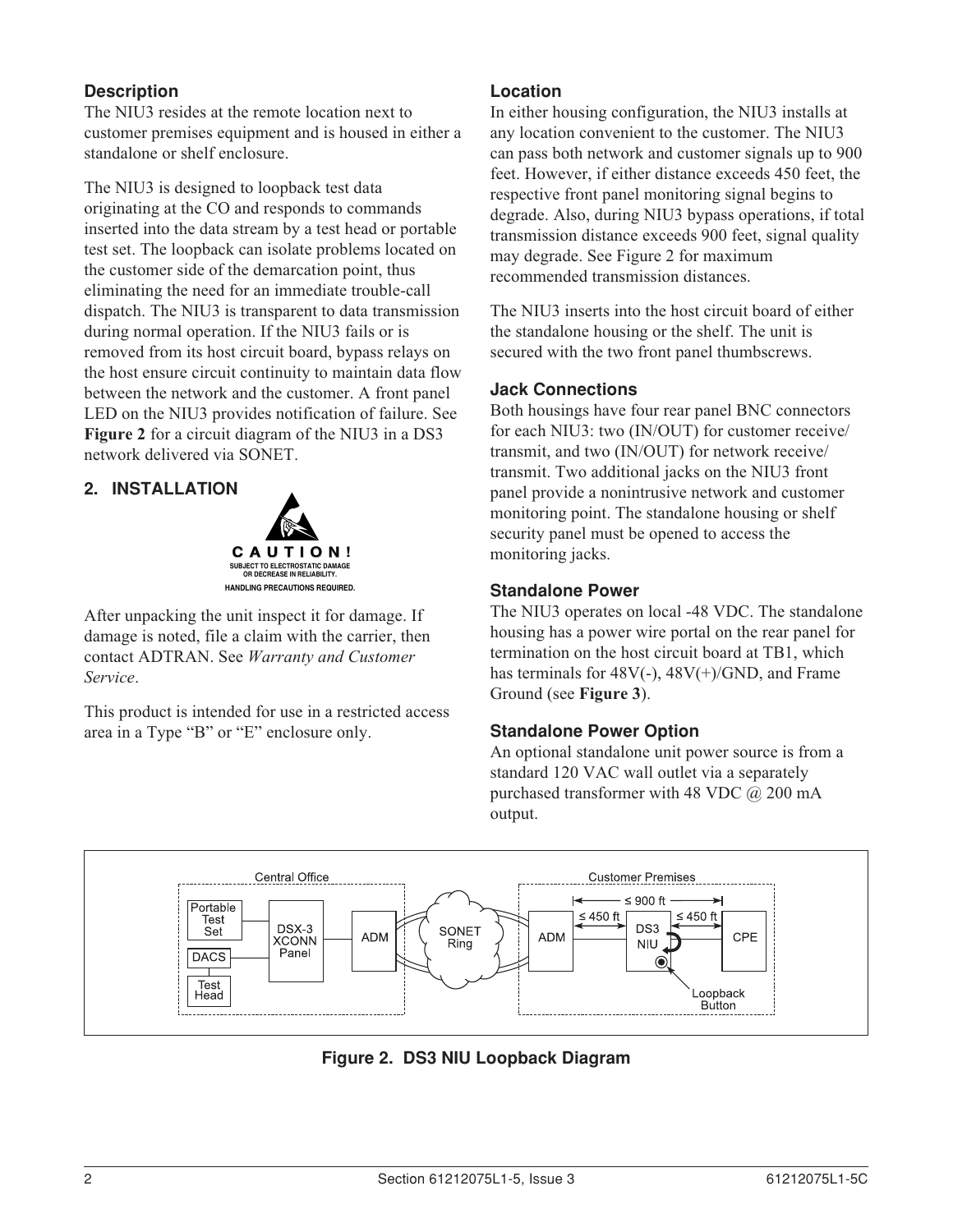

**Figure 3. Standalone Power Connection**

In this case the (red) power wire is connected to the  $48V(+)/GND$  terminal and the (black) return wire to the 48V(-) terminal. The green wire connects to the Frame Ground terminal (see **Figure 4**).

# **CAUTION**

Terminate grounds to an approved ground location. Check metal to metal contact on all ground connections, ensure ground circuit continuity.



**Figure 4. AC/DC Transformer Power Connection**

# **Standalone Ground Option**

Optionally, frame ground is provided by a ground lug on the standalone motherboard (J1). J1 and TB1 are electrically connected. A ground wire portal on the rear panel of the housing provides access for this ground wire. J1 is a screw compression terminal requiring a solid copper wire connection.

## **Shelf Power**

The 12-slot shelf backplane has a dual power terminal (TB1) with connections for -48V A, -48V RET A, -48V B, and -48V RET B, plus a common Frame Ground connection (see **Figure 5**). A backplane diode arrangement allows both DC supplies to load-share with one side picking up the entire load should the other side fail.



**Figure 5. Shelf Power Connection**

# **Fuse**

The -48 VDC is fused on each NIU3 card.

# **Options**

# **Line Build Out**

A 2-position DIP switch (SW2) on the NIU3 enables signal attenuation towards both the network and the customer. DIP switch option selection must be made prior to inserting the NIU3 into the host circuit board.

If network equipment (e.g. ADM) is within 225 line feet of the NIU3, enable LBO on SW2-1.

- SW2 Position 1 ON, LBO toward network enabled
- SW2 Position 1 OFF, LBO toward network disabled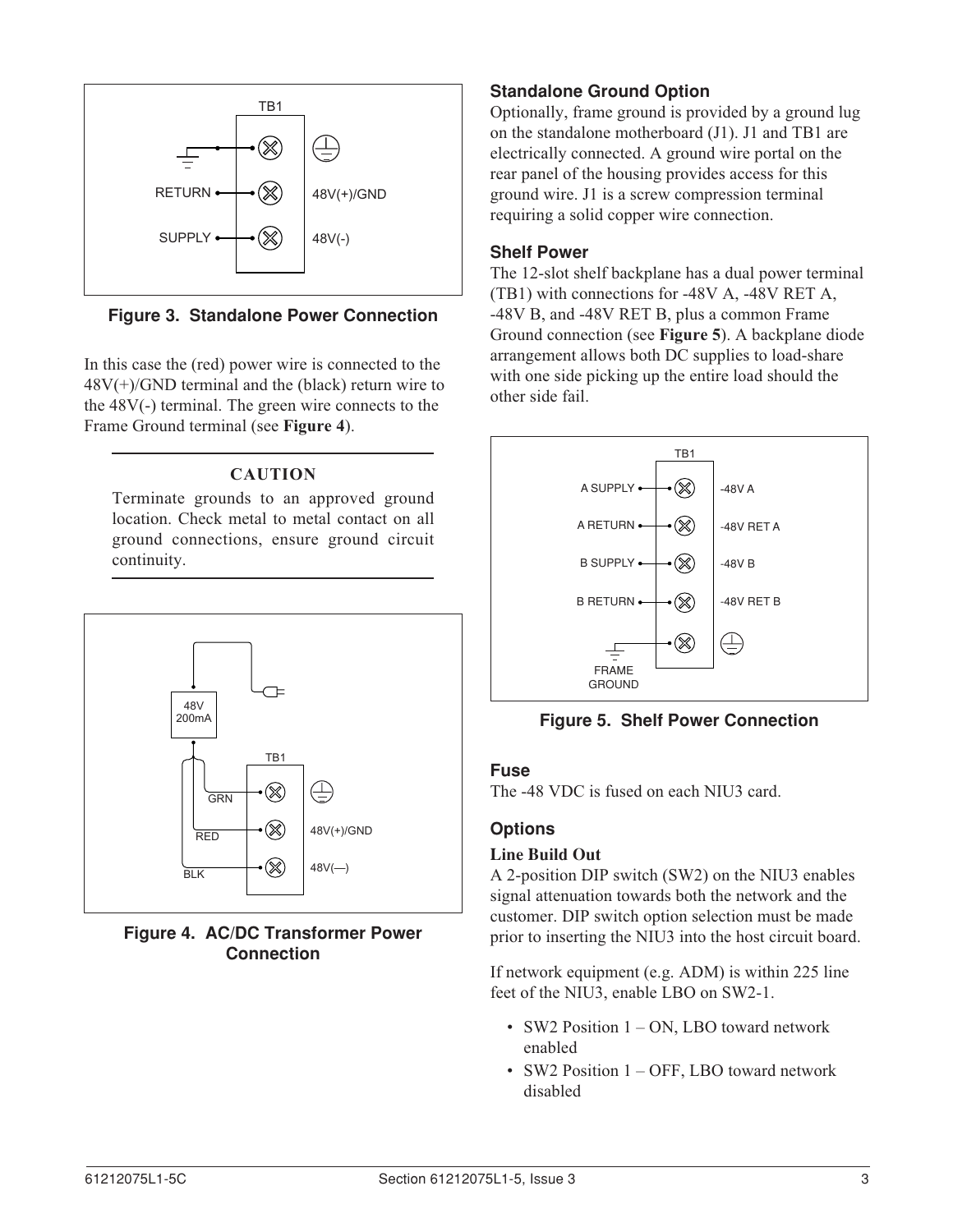If CPE, (e.g. DS3 multiplexer), is within 225 line feet of the NIU3, enable LBO on SW2-2.

- SW2 Position 2 ON, LBO toward customer enabled
- SW2 Position 2 OFF, LBO toward customer disabled

## **LED Indication**

Four LEDs on the NIU3 front panel show status during normal, problem, and test operation. **Table 1** describes LED indication.

#### **Initiating Loopback with SW1**

Front panel LBK SEL pushbutton (SW1) controls loopback mode as described here:

• To initiate a loopback, depress SW1 for 5 seconds. During this time the LBK LED flashes indicating the loopback is "arming." After 5 seconds the loopback enables, the LED turns ON solid, and SW1 can be released.

If SW1 is released before the arming period expires the loopback does not initiate. This process decreases the chance of an inadvertent loopback.

• If a loopback is in affect, depressing SW1 will disable the loopback regardless of initiation point.

Loopback priority is in response to the most recent local or remote input. The LBK LED shows status.

#### **3. TURNUP**

When inserted into a host with power, the PWR LED turns ON red while the NIU3 performs a self-test

during which the remaining LEDs go through an ON/ OFF sequence. If the self-test passes, the PWR LED turns ON green indicating the NIU3 is online. If the test fails, the LED remains red and the host bypass relays will maintain data flow around the NIU3.

## **4. OPERATION**

During normal operation the NIU3 is transparent to the network. In the event of circuit trouble, test equipment at the central office can monitor the loop. When a loopback is initiated, the transmit/receive paths can be tested to the customer interface. The NIU3 troubleshooting tests are intrusive to data transmission.

#### **Monitoring**

Front panel mid-size monitoring jacks provide nonintrusive monitoring access through a high-impedance bridging circuit. The monitor level is nominally 21.5 dB below the signal power. The signal from the network is monitored via the NTWK MON jack; the signal from the customer is monitored via the CUST MON jack.

#### **Loss of Signal**

In the event of a loss of signal, the NIU3 provides both a "keep alive" signal and LED notification.

- If there is no signal present from the network, the NTWK LED turns ON red and the NIU3 will transmit an unframed all ones signal toward the customer.
- If there is no signal present from the customer, the CUST LED turns ON red and the NIU3 will transmit a framed DS3 idle signal toward the network.

| <b>LED</b>                                                          | Color        | <b>Status</b>                 | <b>Description</b>                                                                        |  |  |
|---------------------------------------------------------------------|--------------|-------------------------------|-------------------------------------------------------------------------------------------|--|--|
| <b>PWR</b>                                                          | Green<br>Red | ON<br><b>ON</b><br><b>OFF</b> | Normal operation.<br>Card Malfunction.<br>No power.                                       |  |  |
| <b>NTWK</b>                                                         | Red          | <b>ON</b><br><b>OFF</b>       | No DS3 signal at network interface.<br>DS3 signal present at network interface.           |  |  |
| <b>CUST</b>                                                         | Red          | ON<br><b>OFF</b>              | No DS3 signal at customer interface.<br>DS3 signal present at customer interface.         |  |  |
| <b>LBK</b>                                                          | Yellow       | Flashing<br>ON<br><b>OFF</b>  | Loopback arming.<br>Loopback toward network enabled.<br>Loopback toward network disabled. |  |  |
| Note: All LEDs OFF indicates no power, or other system malfunction. |              |                               |                                                                                           |  |  |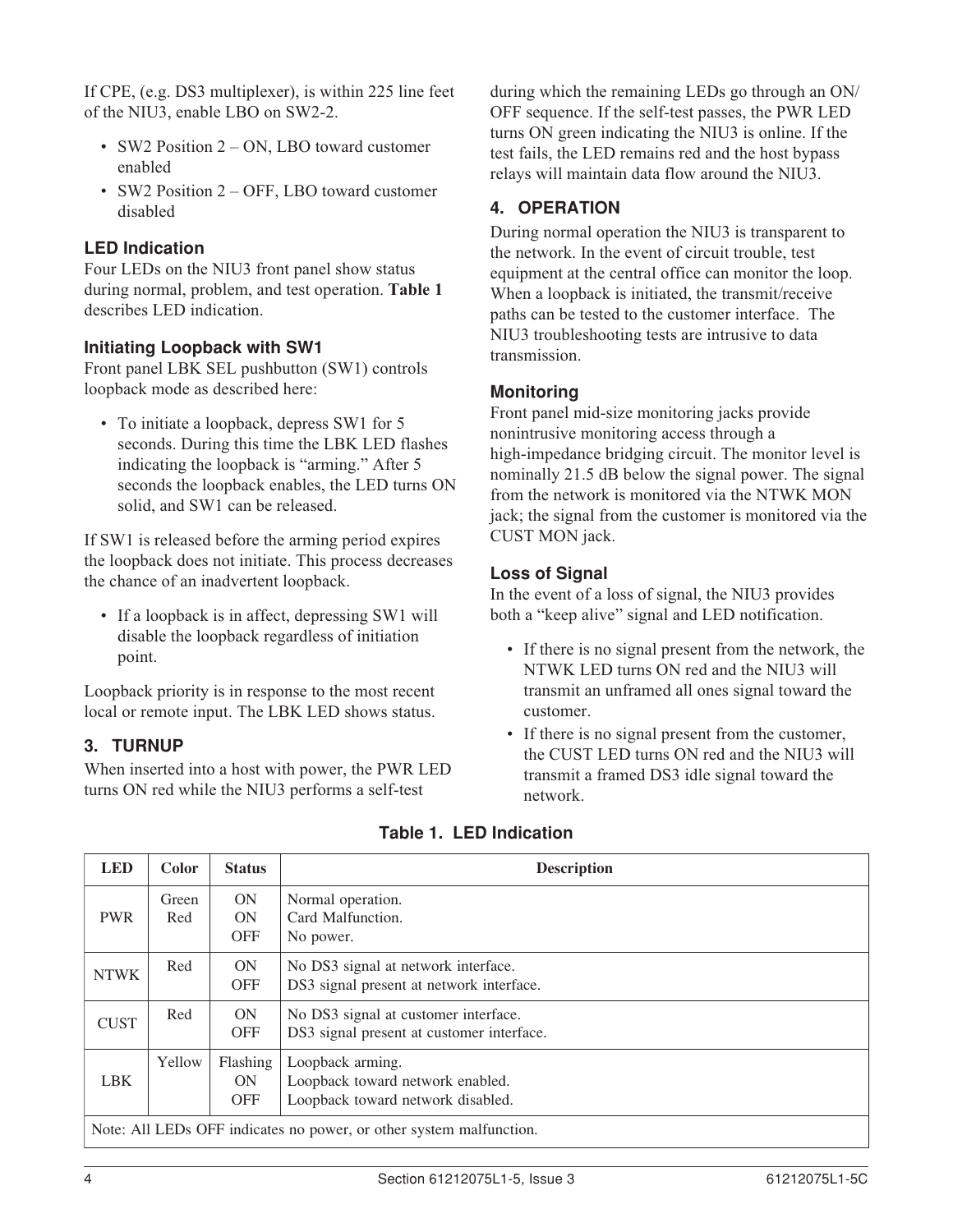# **5. TESTING**

The NIU3 is compatible with standard test equipment. Digital testing is accomplished with the T-BERD 310 or equivalent. The test device at the CO inserts a DS3 NIU FEAC loop up code (C-bit parity framing only) toward the NIU3. The NIU3 then performs a network loopback. The loopback is terminated by a DS3 NIU FEAC loop down code. The loopback command can also be enabled or terminated with the front panel LBK pushbutton.

## **Timeout**

After a loopback is initiated, unless terminated manually, a time out returns the loop to normal operation after 120 minutes. The timer is reset at any point by sending the FEAC loop up code.

# **6. MAINTENANCE**

The DS3 NIU does not require routine maintenance for normal operation.

## **7. SPECIFICATIONS**

See **Table 2** for specifications and part numbers.

# **8. WARRANTY AND CUSTOMER SERVICE**

ADTRAN will replace or repair this product within ten (10) years from the date of shipment if it does not meet its published specifications or fails while in service. Refer to ADTRAN *U.S. and Canada Carrier Networks Equipment Warranty,* document 60000087-10.

Contact Customer And Product Service (CAPS) prior to returning equipment to ADTRAN.

For service, CAPS requests, or further information, contact one of the following numbers:

#### **ADTRAN Sales**

Pricing/Availability (800) 827-0807

#### **ADTRAN Technical Support**

Pre-sales Applications/Post-sales Technical Assistance (800) 726-8663

Standard hours: Monday-Friday, 7 a.m. - 7 p.m. CST Emergency hours: 7 days/week, 24 hours/day

#### **ADTRAN Repair/CAPS**

Return for Repair/Upgrade (256) 963-8722

#### **Repair and Return Address**

ADTRAN, Inc. CAPS Department 901 Explorer Boulevard Huntsville, Alabama 35806-2807